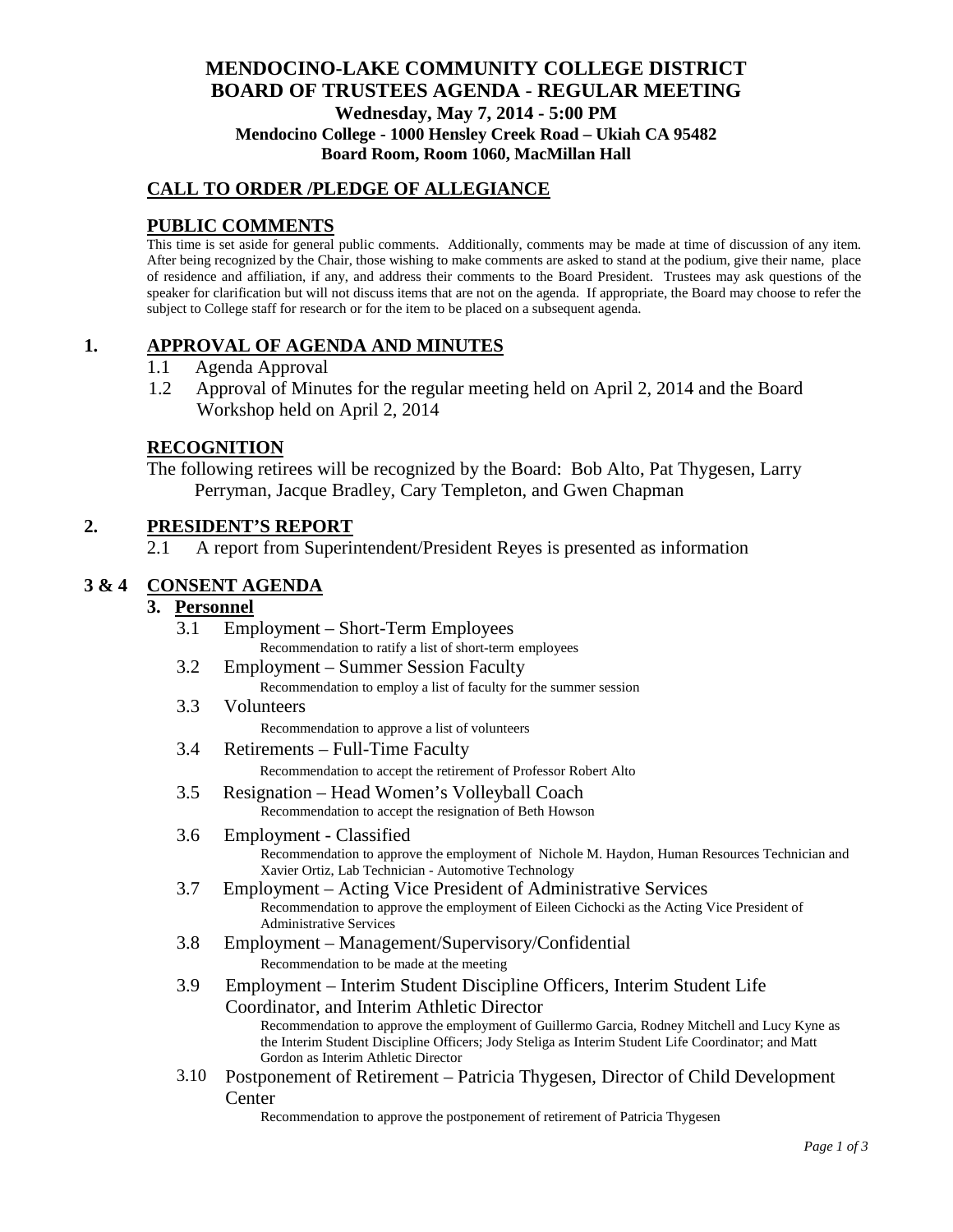3.11 Mendocino-Lake Community College Classified Bargaining Unit (MLCCCBU) Recommendation to ratify the side letter as presented.

### **4. Other Items**

- 4.1 Fiscal Report as of March 31, 2014 Recommendation to accept the report as presented
- 4.2 Quarterly Fiscal Status Report AB 2910 Recommendation to accept the report as presented
- 4.3 Donation of Automobiles Recommendation to accept automobile donations from Leigh Halvorsen and Ashley Tate
- 4.4 Student Trustee Privileges Recommendation to maintain the Student Trustee Privileges as presented
- 4.5 Sale and/or Disposal of Surplus Property Recommendation to approve the sale and/or disposal of surplus property as presented
- 4.6 Awarding of Contract(s) Parking Lot and Hensley Creek Road Repairs Project

Recommendation to be made at the meeting

# **5. ACTION ITEM**

5.1 Board Priorities for 2014-2015 Adoption of the 2014-15 Board Priorities

## **6. INFORMATIONAL ITEM**

6.1 Draft Memorandum of Understanding, Redwoods Community College District Review of MOU with RCCD

### **7. INFORMATIONAL REPORTS**

- 7.1 Education and Student Services Report Education and Student Services Department informational report
- 7.2 Administrative Services Report
	- Administrative Services Department informational report
- 7.3 Mendocino College Foundation, Inc.
	- Mendocino College Foundation informational report
- 7.4 Constituent Groups Reports

Reports from constituent groups are presented as information

### **8. BIG PICTURE**

8.1 College Assistance Migrant Program Grant Presentation by Alicia Mendoza

## **9. TRUSTEE COMMUNICATIONS**

9.1 Trustee Reports

Written and oral reports from Trustees are presented as information

### **10. CLOSED SESSION**

- 10.1 Conference with Legal Counsel Anticipated Litigation GC 54956.9(d) 1 case Case names unspecified: Disclosure would jeopardize anticipated settlement negotiations
- 10.2 Public Employee Discipline/Dismissal/Release GC 54957 Case names unspecified: Disclosure would jeopardize existing settlement negotiations

# 10.3 Collective Bargaining/Meet and Confer - GC 54957.6

Designated Representatives: Reyes, Guleff, Perryman, Pegan Employee Organizations: MCFT, MPFA, Management/Supervisory/Confidential, **MLCCCBU**